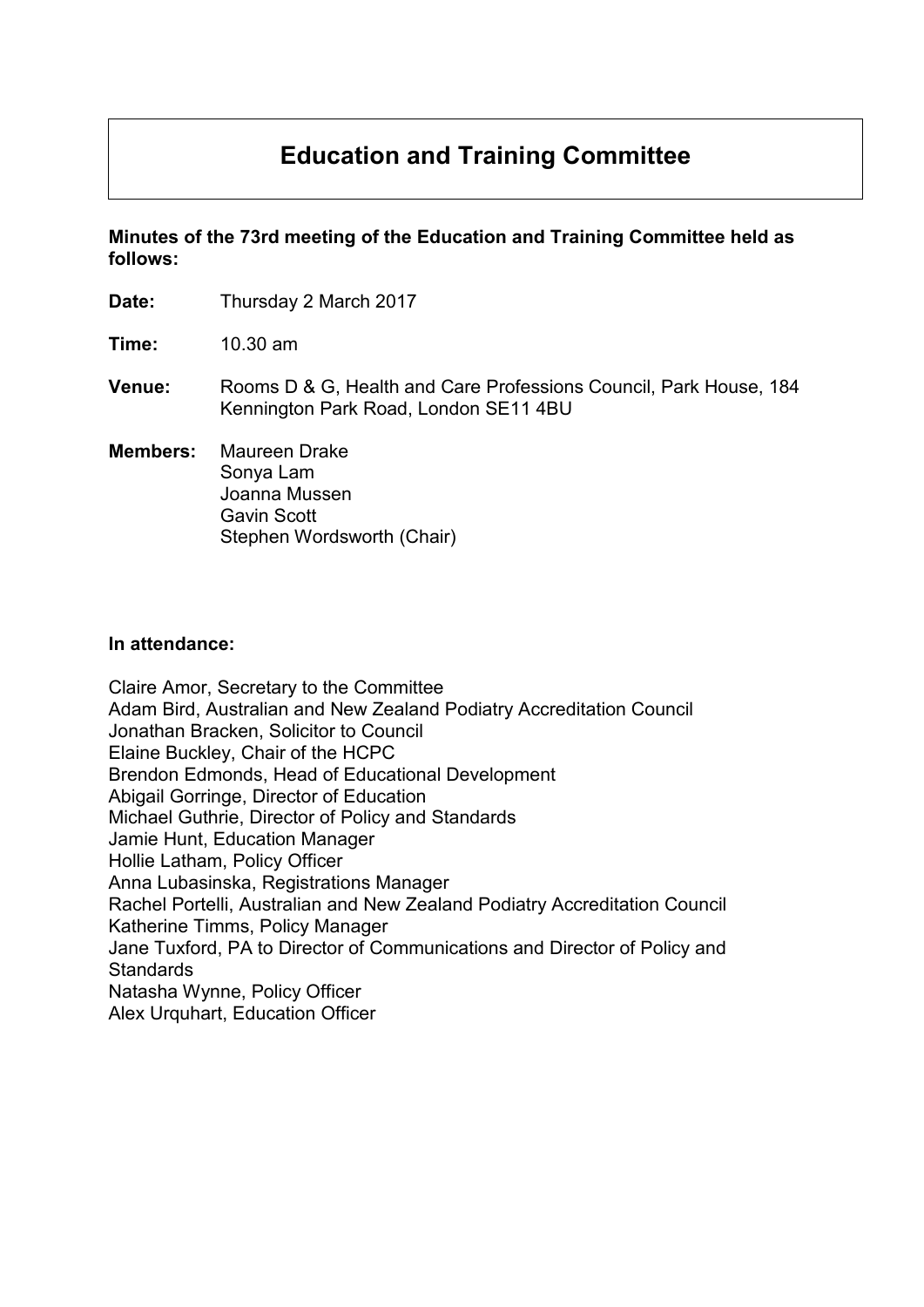# Public Agenda

### **Item 1 - Chair's welcome and introduction**

- 1.1 The Chair welcomed the Committee and those in the public gallery to the meeting.
- 1.2 The Chair noted it was his first meeting as Chair of the Committee, as well as Committee members' Gavin Scott and Sue Gallone.
- 1.3 The Chair welcomed Adam Bird and Rachel Portelli from the Australian and New Zealand Podiatry Accreditation Council, who were observing the Committee's meeting.

#### **Item 2 - Apologies for absence**

2.1 Apologies for absence were received from Sue Gallone.

#### **Item 3 - Approval of agenda**

3.1 The Committee approved the agenda.

#### **Item 4 - Declaration of members' interests**

4.1 Members had no interests to declare in connection with the items on the agenda.

#### **Item 5 – Minutes of the meeting of 24 November 2016 (ETC 01/17)**

- 5.1 The Committee considered the minutes of the last meeting of the Education and Training Committee.
- 5.2 The minutes were accepted as a correct record to be signed by the Chair.

Items for discussion/approval

#### **Item 6 – Revised SETs and guidance consultation analysis (ETC 02/17)**

- 6.1 The Committee received a paper from the Executive.
- 6.2 The Committee noted that:-
	- the HCPC has reviewed the standards of education and training (SETs) and supporting guidance to make sure they continue to be fit for purpose and up-to-date. The review has included feedback on the existing standards from a range of stakeholders and the establishment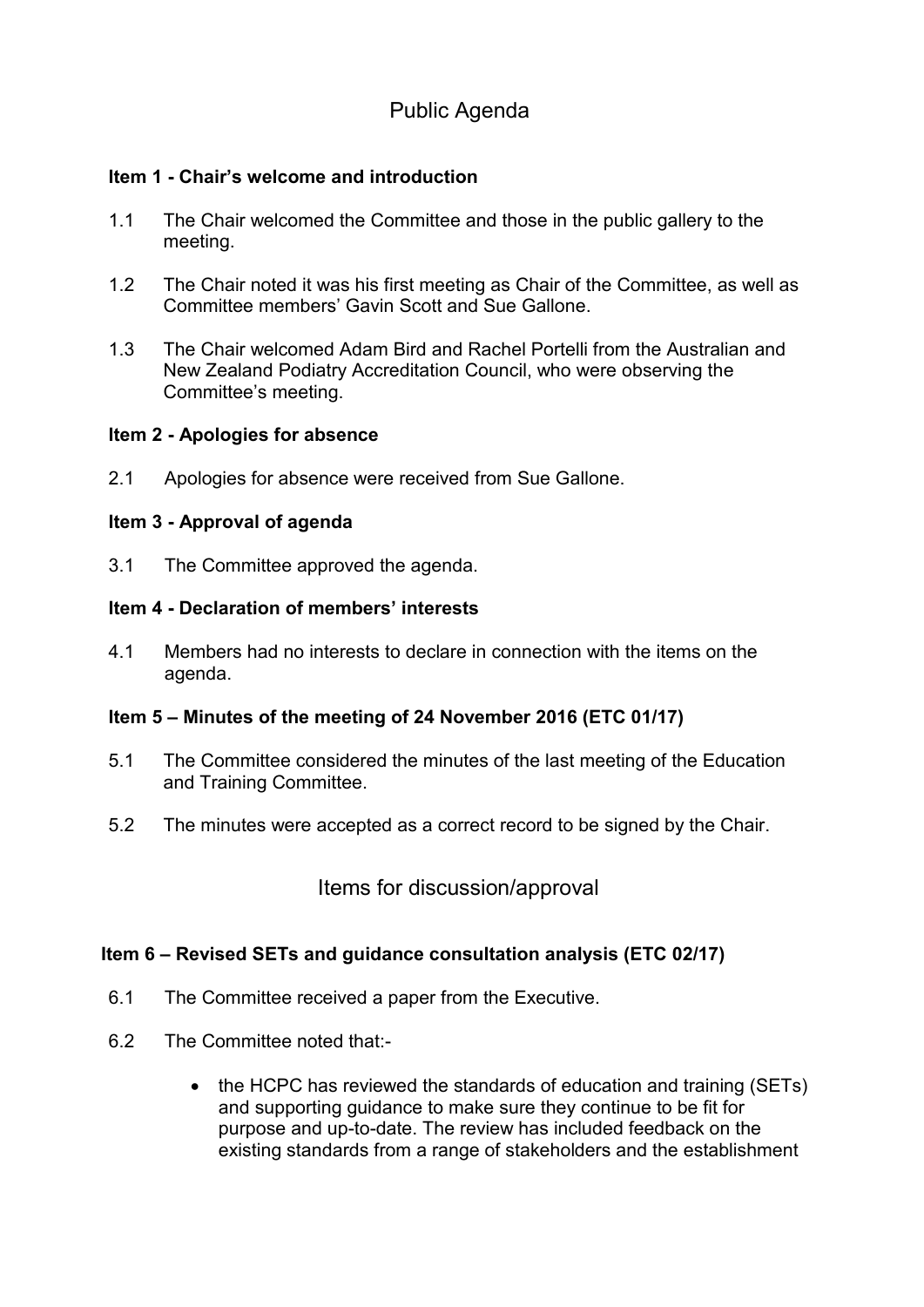of a Professional Liaison Group to put together a revised version for consultation;

- the public consultation took place between 5 September 2016 and 9 December 2016. The Executive has now updated the draft standards, taking into consideration the responses received;
- 218 consultation responses were received, 70% of these responses were from individuals; and
- responses to the consultation were largely positive about the revised standards as a whole. However, there were a large number of comments regarding the level of qualification for entry to the Register for paramedics.
- 6.3 The Committee discussed the response received regarding SET 1 and the normative threshold level of entry to the Register for paramedics. The Committee noted that the profile of pre-registration education and training in the paramedic profession is changing, and is often delivered above the threshold level in SET 1, but that these changes are not uniform UK wide. As the HCPC is a UK wide regulator for this profession, any changes to the threshold level need to be cognisant of the UK-wide picture.
- 6.4 The Committee noted that it had previously considered the threshold level for paramedics and agreed in principle that there was a case for change. The Committee agreed to receive a paper in June regarding the threshold level for paramedic education, and depending on the outcome of this, consult on any proposed changes later in 2017. The committee agreed that the consultation response document should reflect this commitment to review, and that the central question for the HCPC to consider was how, not whether, SET 1 for paramedics should be changed.
- 6.5 The Committee discussed the responses regarding SET 4.9 which is a new requirement for interprofessional education. The Committee noted that learning from both professionals and learners from other professions was considered key to the success of inter-professional education. The Committee agreed that the application of this standard should be monitored.
- 6.6 The Committee discussed the proposed new standard SET 3.8 regarding learner involvement in programmes. The consultation received strong feedback that the current wording for this standard is ambiguous and should be more consistent with our requirements around service user and carer involvement.
- 6.7 Some Committee members expressed concern that the proposed change to SET 3.8 could be seen as diluting the requirement for learner involvement in programmes, when student-centred learning was the prevailing trend in higher education programme delivery. It was noted that the SETs are a threshold standards and that they needed to remain applicable to all professions and models of education provision. The guidance for SET 3.8 helps to explain the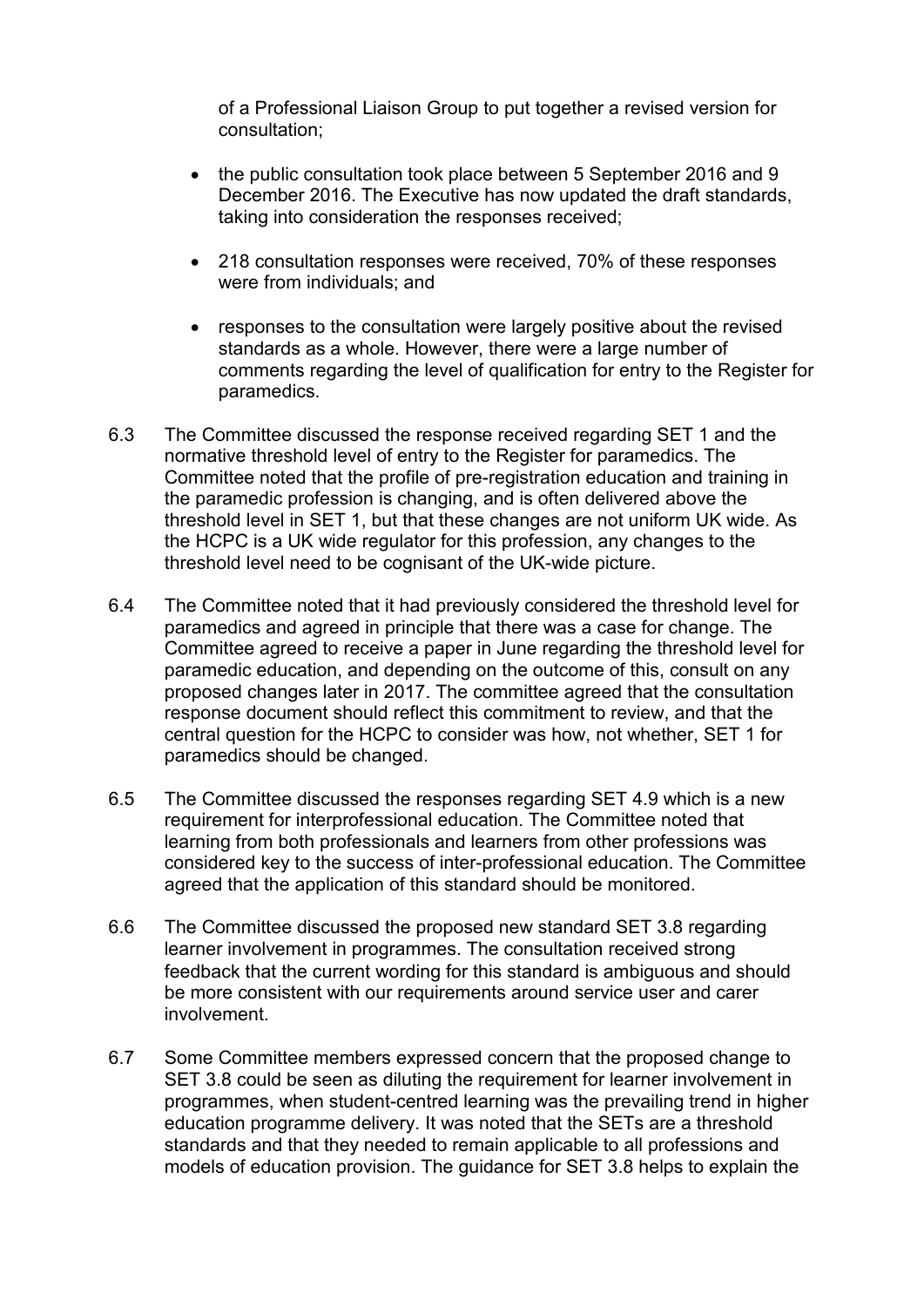HCPC's expectations in this area. The SETs are also used in the context of Visitor Partners assessing individual arrangements.

- 6.8 The Committee noted that the issue of learner involvement and proposed new SET 3.8 was explored by the SETs PLG in depth. The consultation responses indicate many felt the proposed standard was too prescriptive. The Committee agreed the proposed amendment to SET 3.8, but agreed that its implementation should be monitored following the first year of approval visits and at regular intervals as existing approved programmes start to demonstrate compliance with the Standard.
- 6.9 The Committee discussed the difference in response from education providers and employer and registrants regarding the threshold level for entry to the register. It was noted that this was expected as education providers are aiming to prepare learners for entry to the profession, employers and registrants are more likely to want to raise skill levels. It was agreed that this difference in views should be raised for Council to consider in wider stakeholder engagement.
- 6.10 The Committee agreed to recommend to Council for approval (subject to minor editing amendments and formal legal scrutiny):-
	- the revised standards and the text of the supporting quidance; and
	- the text of the consultation analysis document.

# **Item 7 – Social media guidance consultation analysis (ETC 03/17)**

- 7.1 The Committee received a paper from the Executive.
- 7.2 The Committee noted the following points:-
	- the SCPE published in January 2016 contains a standard about the appropriate use of social media;
	- registrants' use of social media was frequently raised during the SCPE review, and social media use increasingly features in fitness to practise cases;
	- the guidance has been produced to assist registrants with using social media in a way that meets HCPC's standards;
	- a public consultation on the draft guidance took place between 3 October 2016 and 13 January 2017 the consultation document was informed by an online crowdsourcing exercise; and
	- overall there was strong support for the guidance among respondents to the consultation. Some amendments to the guidance have been proposed based on the feedback received.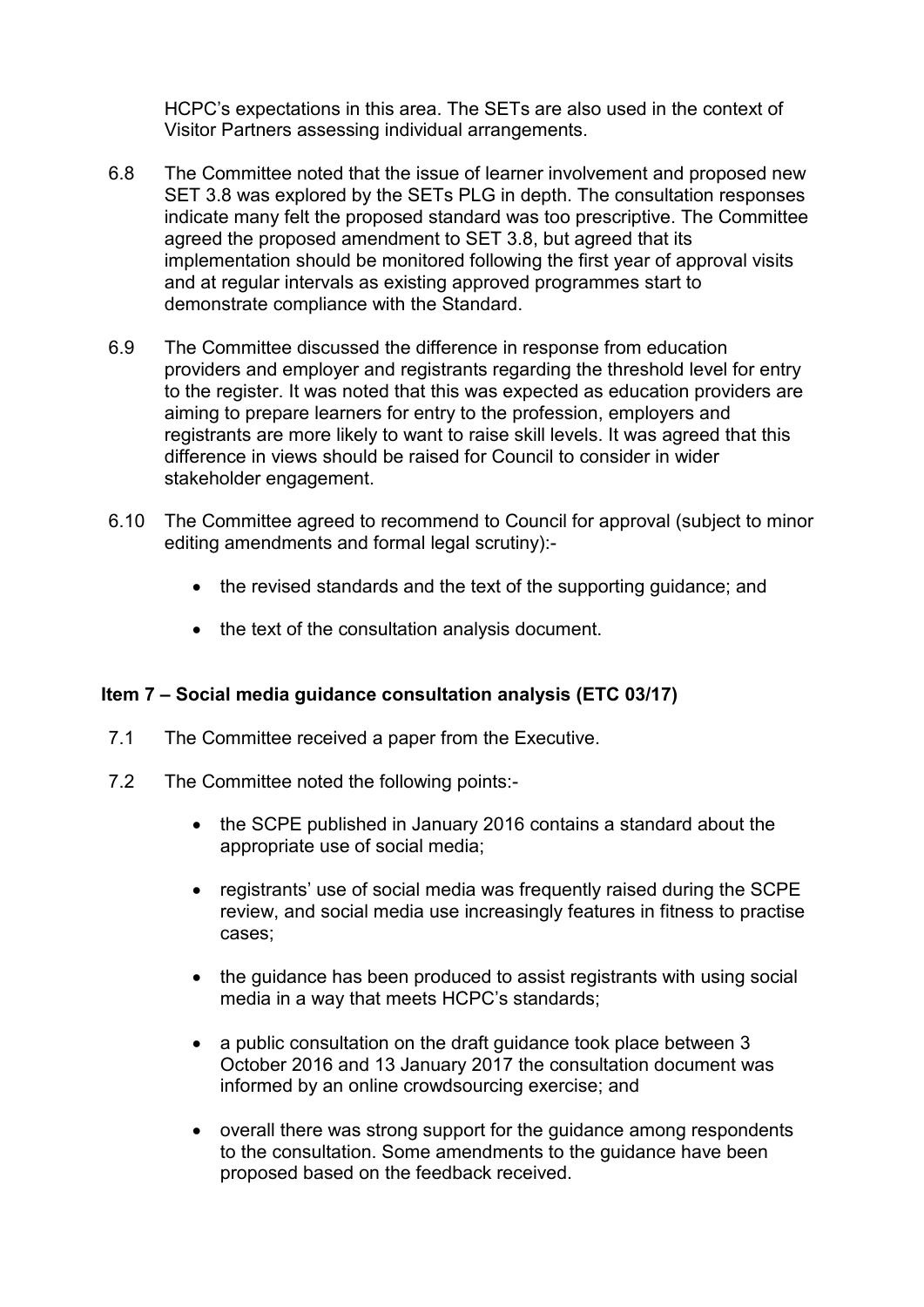- 7.3 In response to a question it was noted that other health and care professional regulators do participate in consultations when they feel it is appropriate to do so. The Executive undertook a review of the guidance produced in this area by the other regulators when developing the draft guidance for consultation.
- 7.4 The Committee discussed stakeholder communication of the guidance. It was noted that a communications plan was currently being developed and that the guidance was expected to be discussed at various meet the HCPC events, as interest is expected to be strong.
- 7.5 The Committee welcomed the guidance including the benefits of using social media rather than focusing on only the potential issues.
- 7.6 The Committee noted a typographical error at paragraph 4.20 of the consultation response document. It was noted that this should refer to declining requests from service users rather than registrants.
- 7.7 The Committee agreed to recommend the text of the consultation response analysis document and the draft guidance, to Council for approval subject to legal scrutiny and minor editing amendments.

#### **Item 8 – Outcomes of consultation on revised guidance on returning to practice (ETC 04/17)**

- 8.1 The Committee received a paper from the Executive.
- 8.2 The Committee noted the following points:-
	- the HCPC sets set requirements for professionals wishing to return to practice after a break. In order to provide further information for professionals, 'Returning to practice' guidance was produced in 2006;
	- following a review of the guidance the HCPC publicly consulted on revised guidance between 18 July 2016 and 7 October 2017; and
	- responses received were broadly positive feedback, and the draft guidance has undergone some amendments in response.
- 8.3 The Committee agreed that he process flowchart within the guidance should be reviewed for consistency of wording. It was noted that, when published, the flowchart will be formatted according to HCPC house style.
- 8.4 The Committee noted that amending the returners to practise process would require legislative change. The Committee agreed that it would be helpful to see data on any trends in returners to practice and FTP concerns, the registration review project should make collecting this data easier in future. The Committee agreed that this area should be revisited after three years.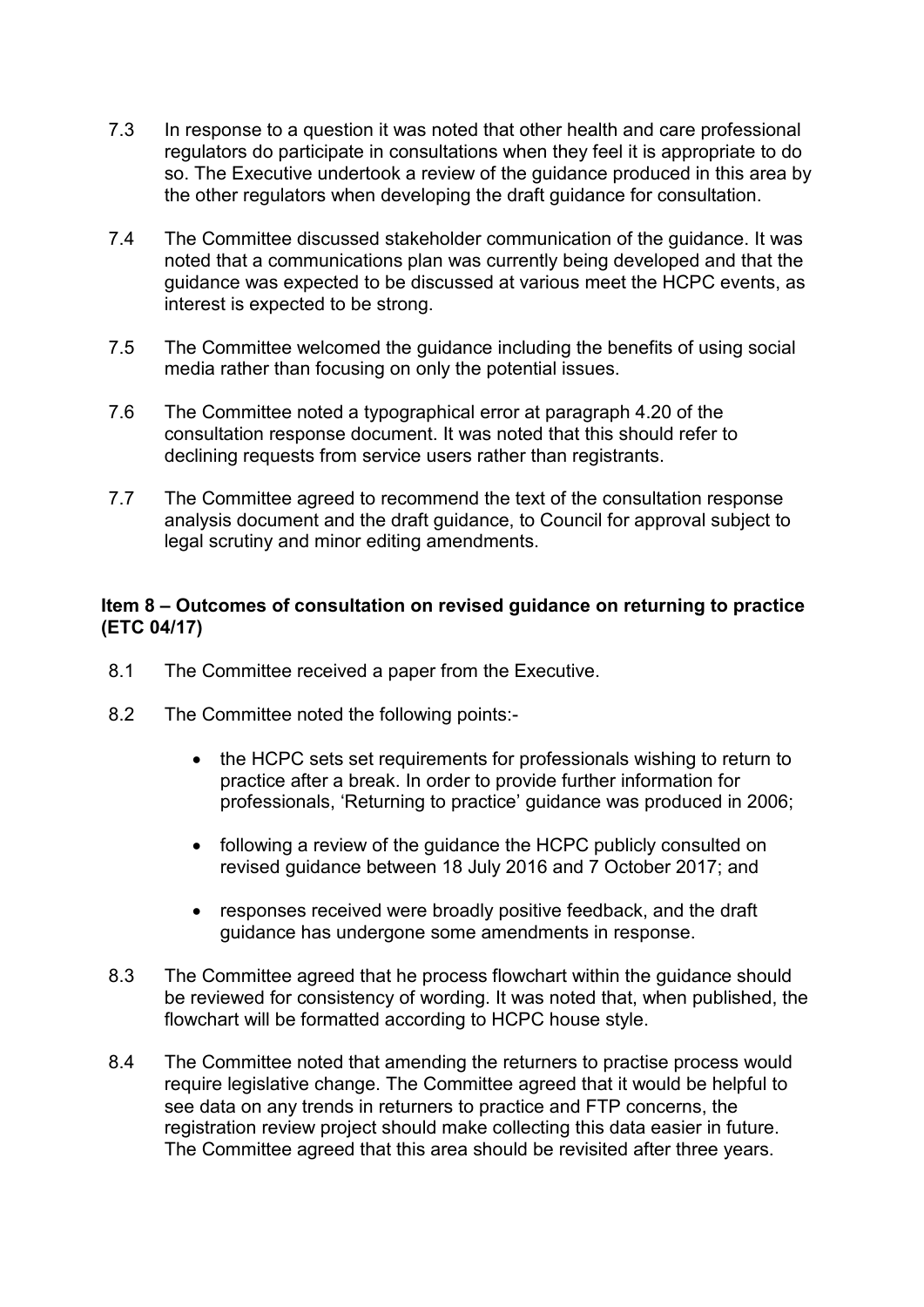- 8.5 The Committee noted that this would be Natasha Wynne's last meeting of the Education and Training Committee, as she would be leaving the HCPC for a new role. The Committee thanked Natasha for her contribution to the Committee's work.
- 8.6 The Committee agreed to recommend the consultation response analysis document and draft revised guidance to Council for approval, subject to formal legal scrutiny and minor editing amendments.

# **Item 9 – CPD guidance consultation analysis (ETC 05/17)**

- 9.1 The Committee received a paper from the Executive.
- 9.2 The Committee noted that the Executive have revised the existing guidance 'Continuing professional development and your registration' in light of the outcomes of the market research study carried out by Qa research: 'Perceptions and experiences of the HCPC's approach to continuing professional development standards and audits'. A consultation on the revised guidance was held between 3 October 2016 and 13 January 2017.
- 9.3 The Committee agreed that the HCPC's use of sample auditing should be clarified on page 19 of the guidance.
- 9.4 The Committee agreed to recommend the revised guidance and text of the consultation analysis document to Council for approval, subject to minor editing amendments and formal legal scrutiny.

#### **Item 10 – International professional equivalence – update (ETC 06/17)**

- 10.1 The Committee received a paper from the Executive.
- 10.2 The Committee noted progress to the international professional equivalence exercise since the last meeting of the Committee in November 2016. During discussion the following points were noted:-
	- the next meeting of the Committee will consider the full analysis of the reviewer's findings;
	- the workforce planning element will be considered before stage 2 commences; and
	- the Registration Department will continue to review trends in professions and location to establish where equivalence would be of most benefit.
- 10.3 The Committee noted the contents of the report.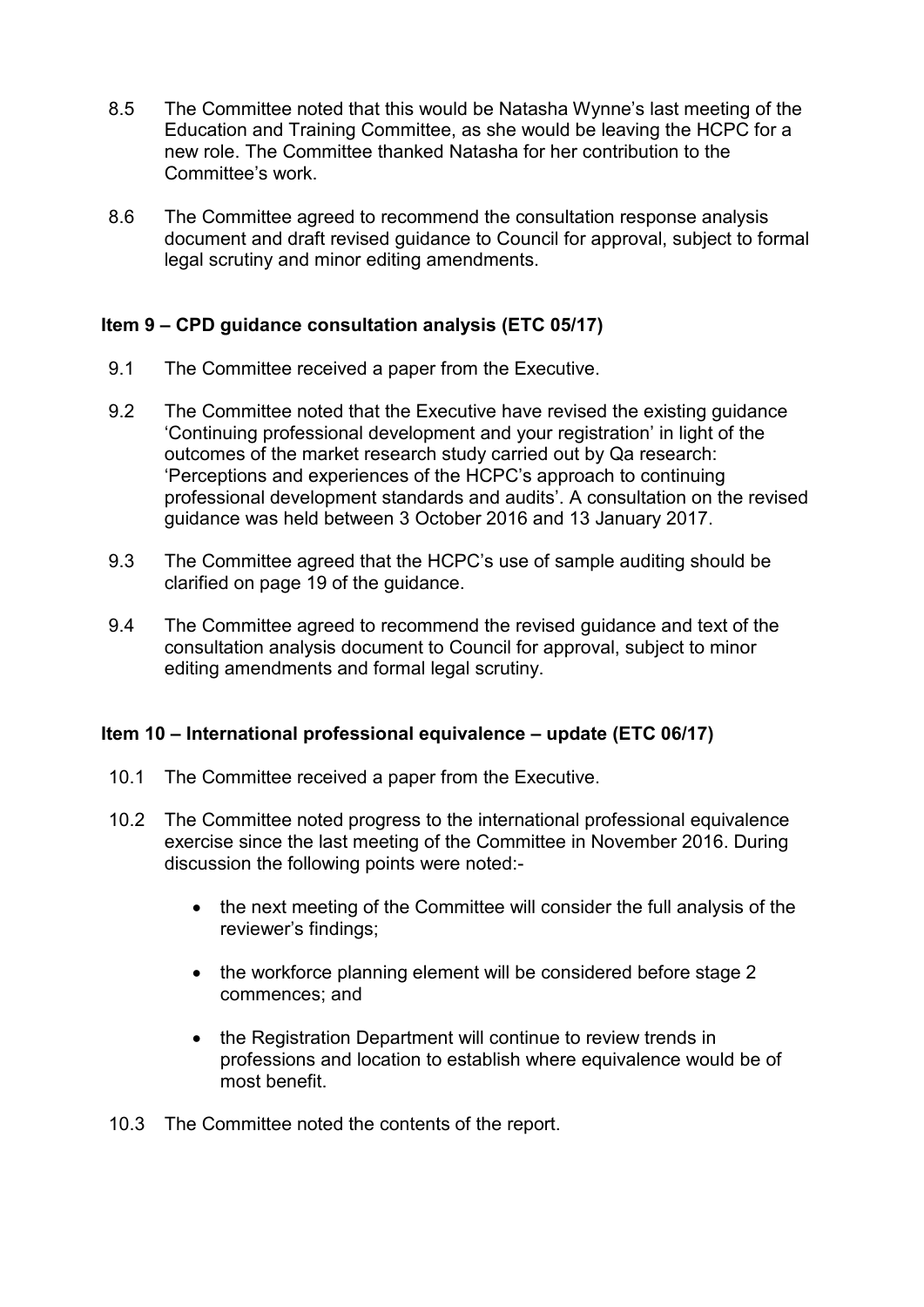# **Item 11 - Education and Training Committee review**

- 11.1 The Chair of the Committee briefed members on plans for a review of the Education and Training Committee's remit and constitution, following a Council workshop on 9 February looking at the overall Council governance arrangements.
- 11.2 It was noted that the review would begin with a paper in June exploring;
	- The business the Committee considers and the value it adds
	- The Committee's relationship with Council
	- The Committee's constitution and skill set
	- The Education and Training Panel process
- 11.3 Outputs from this discussion will feed into the Council's overall review along with the other Committee's inputs. It is expected the Council would then discuss arrangements in September 2017.

# **Item 12 – Any other business**

12.1 There was no further public business.

# **Item 13 – Date and time of next meeting**

13.1 Thursday 8 June 2017 10.30am at Park House, SE11 4BU

# **Resolution**

The Council adopted the following:

'The Council hereby resolves that the remainder of the meeting shall be held in private, because the matters being discussed relate to the following;

- (a) information relating to a registrant, former registrant or application for registration;
- (b) information relating to an employee or office holder, former employee or applicant for any post or office;
- (c) the terms of, or expenditure under, a tender or contract for the purchase or supply of goods or services or the acquisition or disposal of property;
- (d) negotiations or consultation concerning labour relations between the Council and its employees;
- (e) any issue relating to legal proceedings which are being contemplated or instituted by or against the Council;
- (f) action being taken to prevent or detect crime to prosecute offenders;
- (g) the source of information given to the Council in confidence; or
- (h) any other matter which, in the opinion of the Chair, is confidential or the public disclosure of which would prejudice the effective discharge of the Council's functions.'